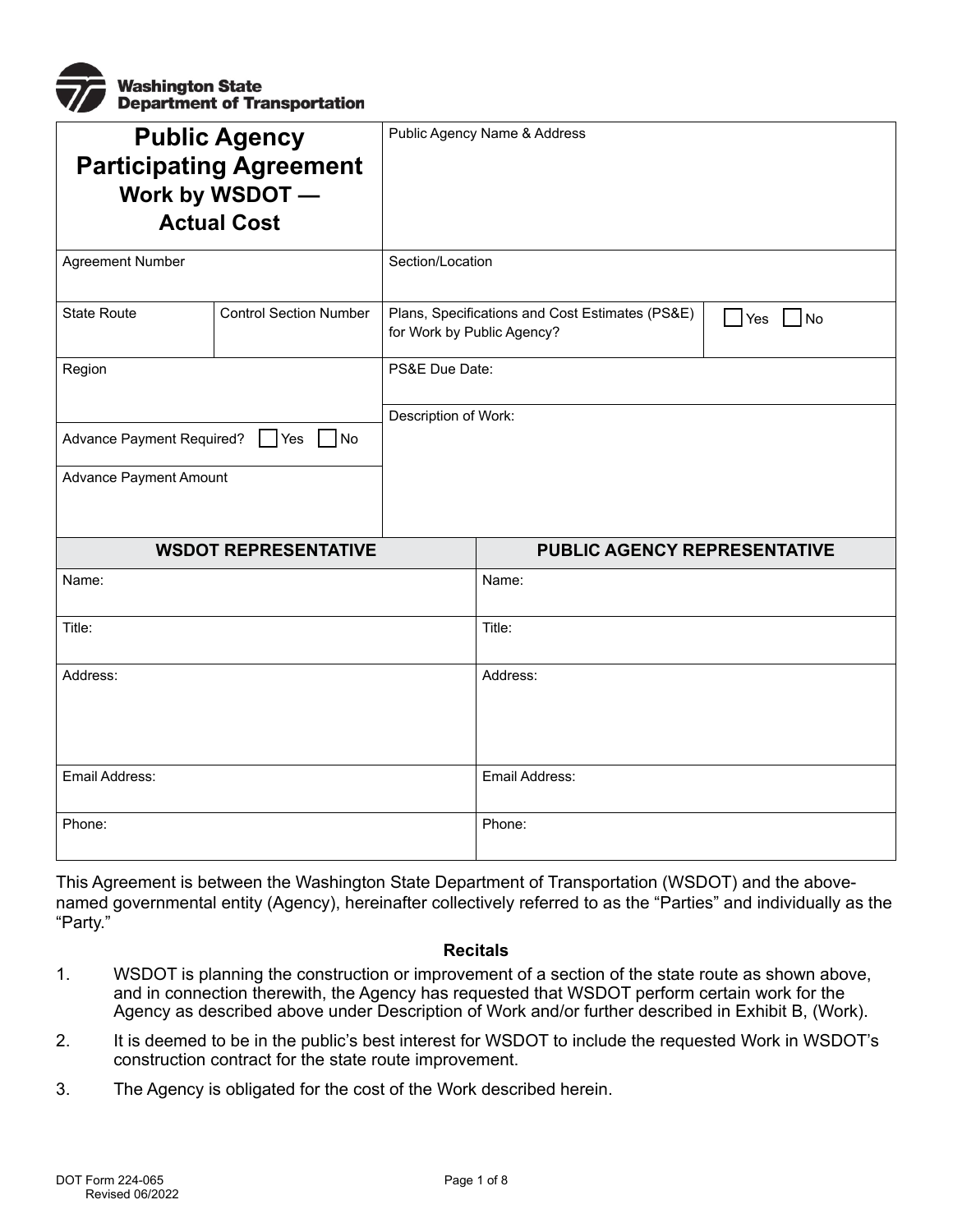Now Therefore, pursuant to  $\blacksquare$  and in consideration of the terms,

conditions, and performances contained herein, the recitals as stated above, and the attached Exhibits which are incorporated and made a part hereof, it is mutually agreed as follows:

# **1. Plans, Specifications, and Cost Estimates**

- 1.1 WSDOT, on behalf of the Agency, agrees to perform the Work, as further provided herein and pursuant to the attached exhibits. Exhibit A is the Cost Estimate and Exhibit B, if included as an attachment, further defines the Work to be constructed for the Agency. The combination of the Agency's Work and WSDOT's improvements hereinafter constitute the Project.
- 1.2 If indicated in the above heading, the Agency shall provide WSDOT with plans, specifications and cost estimates (PS&E) for the Work.
	- 1.2.1 The PS&E shall be in accordance with the state of Washington Standard Specifications for Road, Bridge and Municipal Construction, and its amendments thereto (Standard Specifications), current at the time of Project advertisement, mutually acceptable design standards, or the Agency's standards, if applicable and specified by the Agency. Backup calculations for quantities and breakdowns for lump sum items shall be included with the PS&E for the Work.
	- 1.2.2 If the PS&E for the Work, with backup calculations and breakdowns, is not delivered by the above PS&E due date, WSDOT, at its sole discretion, may proceed without the Agency Work included with WSDOT's improvements. The Agency agrees to reimburse all WSDOT costs incurred up to and as a result of the Agency's failure to timely provide the PS&E. This Agreement shall terminate upon receipt of all reimbursement payments in accordance with Section 6.
- 1.3 WSDOT will incorporate the Agency's Work or Work PS&E into WSDOT's PS&E for WSDOT's improvements to produce a combined advertisement (Ad) ready PS&E for the Project. WSDOT will document WSDOT-performed engineering design work required to incorporate the Work or Work PS&E into WSDOT's PS&E (Design Documentation). WSDOT shall provide up to two intermediate review sets of the PS&E and Design Documentation at mutually agreeable milestones. WSDOT will provide the Agency with one (1) reproducible copy of the stamped final Design Documentation prior to the proposed Ad date.
- 1.4 WSDOT will provide the Agency with one (1) reproducible copy of the Ad ready PS&E for the Project a minimum of thirty (30) working days prior to the proposed Ad date. The Agency will have fifteen (15) working days to review the Ad ready PS&E for the Project, resolve any concerns, and provide WSDOT with written approval, conditional approval, or rejection of the Ad ready PS&E for the Work portion of the Project. In the event the Work portion of the Ad ready PS&E is conditionally approved or rejected, the Agency shall include the reasons for conditional approval or rejection. The Agency may request an extension of time in writing, provided that WSDOT receives the written request not later than fifteen (15) working days after the Agency has received the Ad ready PS&E. WSDOT shall provide a written response, indicating the number of working days extended, if any.
- 1.5 If WSDOT does not receive the Agency's written approval, conditional approval or rejection of the Work portion of the Ad ready PS&E within fifteen (15) working days and any approved extension of time pursuant to Section 1.4, or if WSDOT cannot accept the Agency's condition(s) of approval, or if the Agency has not acquired all right of way and permits required to construct, maintain, and operate the Work, WSDOT may, at its sole discretion, delete the Work from the Project and advertise WSDOT's improvements. The Agency agrees to reimburse WSDOT for engineering costs and actual direct and related indirect costs incurred by WSDOT associated with either WSDOT or Agency deleting the Work from the Project. This Agreement shall then terminate upon receipt of all reimbursement payments in accordance with Section 6.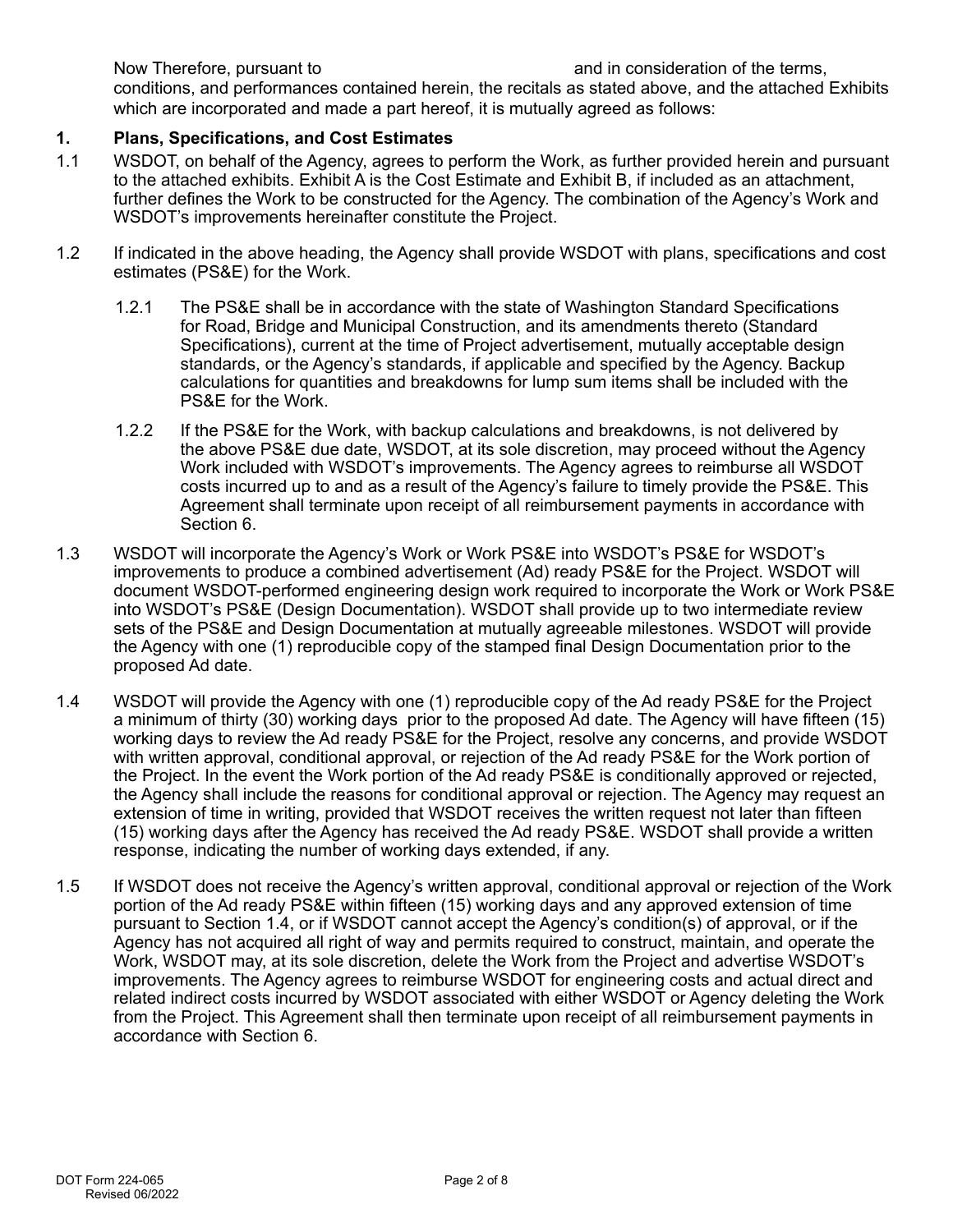## **2. Bid, Award, and Cost Adjustments**

- 2.1 WSDOT will advertise the Project for bids. WSDOT will be the Agency's representative during the Ad and Project contract award period. When requested by WSDOT, the Agency shall timely assist WSDOT in answering bid questions and resolving any design issues that may arise that are associated with the Work. All comments and clarifications must go through WSDOT.
- 2.2 If the Agency is responsible for preparing the Work PS&E, the Agency agrees to provide WSDOT with any addenda required for the Work during the Ad period, to the Parties' mutual satisfaction.
- 2.3 WSDOT shall provide the Agency with written notification of the bid price for the Work. The Agency shall have five (5) working days from the date of written notification to provide WSDOT written approval of the bid price for the Work, or request the Work be deleted from the Project. The Agency may request an extension of time in writing, provided that WSDOT receives the written request not later than five (5) working days after the Agency has received the written notification. WSDOT shall provide a written response indicating the number of working days extended, if any.
- 2.4 The Agency acknowledges that if it fails to provide WSDOT with written approval of the bid price for the Work or request that the Work be deleted from the Project within five (5) working days and any approved extension of time pursuant to Section 2.3, WSDOT shall delete the Work from the Project. In this event, the Agency agrees to reimburse WSDOT for engineering costs and actual direct and related indirect costs incurred by WSDOT associated with deleting the Work from the Project. The Agency understands that deleting the Work from the Project may require an equitable adjustment to the Project contract and agrees to reimburse WSDOT for costs associated with the equitable adjustment. This Agreement shall then terminate upon receipt of all reimbursement and equitable adjustment payments in accordance with Section 6.
- 2.5 If the Agency approves the bid price for the Work and WSDOT does not award or execute the Project contract, but thereafter re-advertises the Project for bids, WSDOT agrees to pay all WSDOT costs to re-advertise the Project. The Agency agrees that WSDOT is not responsible for increased bid prices or delay to the Work or other impacts to the Agency resulting from re-advertising the Project.
- 2.6 If the Agency approves the bid price for the Work and WSDOT does not award or execute the Project contract and does not re-advertise the Project for bids, this Agreement shall terminate upon receipt of all reimbursement payments in accordance with Section 6. The Agency agrees that WSDOT is not responsible for potential increased costs for the Work, delay to the Work or other impacts to the Agency resulting from not awarding the Project.

## **3. Construction**

- 3.1 WSDOT will be the Agency's representative during construction and will act as owner in the administration of the contract for the Work. WSDOT will designate a WSDOT Project Engineer to provide all services and tools, including but not limited to construction administration, inspection, materials testing, and representation, necessary to administer and manage the contract to ensure that the Work is constructed in accordance with the contract.
- 3.2 The Agency may consult with and inquire of WSDOT Project Engineer, attend all meetings, and have access to all documentation concerning the Work. The Agency shall not provide direction, directly or indirectly, to WSDOT's contractor. All formal contacts between the Agency and the contractor shall be through WSDOT's representative.
- 3.3 When it becomes known that quantities for a unit bid item will exceed plan quantity for the Work by ten (10) percent or result in a cost increase for the Work exceeding the total amount by the percentage listed under Section 6.6, WSDOT shall consult with the Agency on possible courses of action within three (3) working days in accordance with Section 4.
- 3.4 The Agency may inspect the Work. Any costs for such inspection shall be borne solely by the Agency. All contact between said inspector and the contractor shall be only through WSDOT's inspector or WSDOT's representative.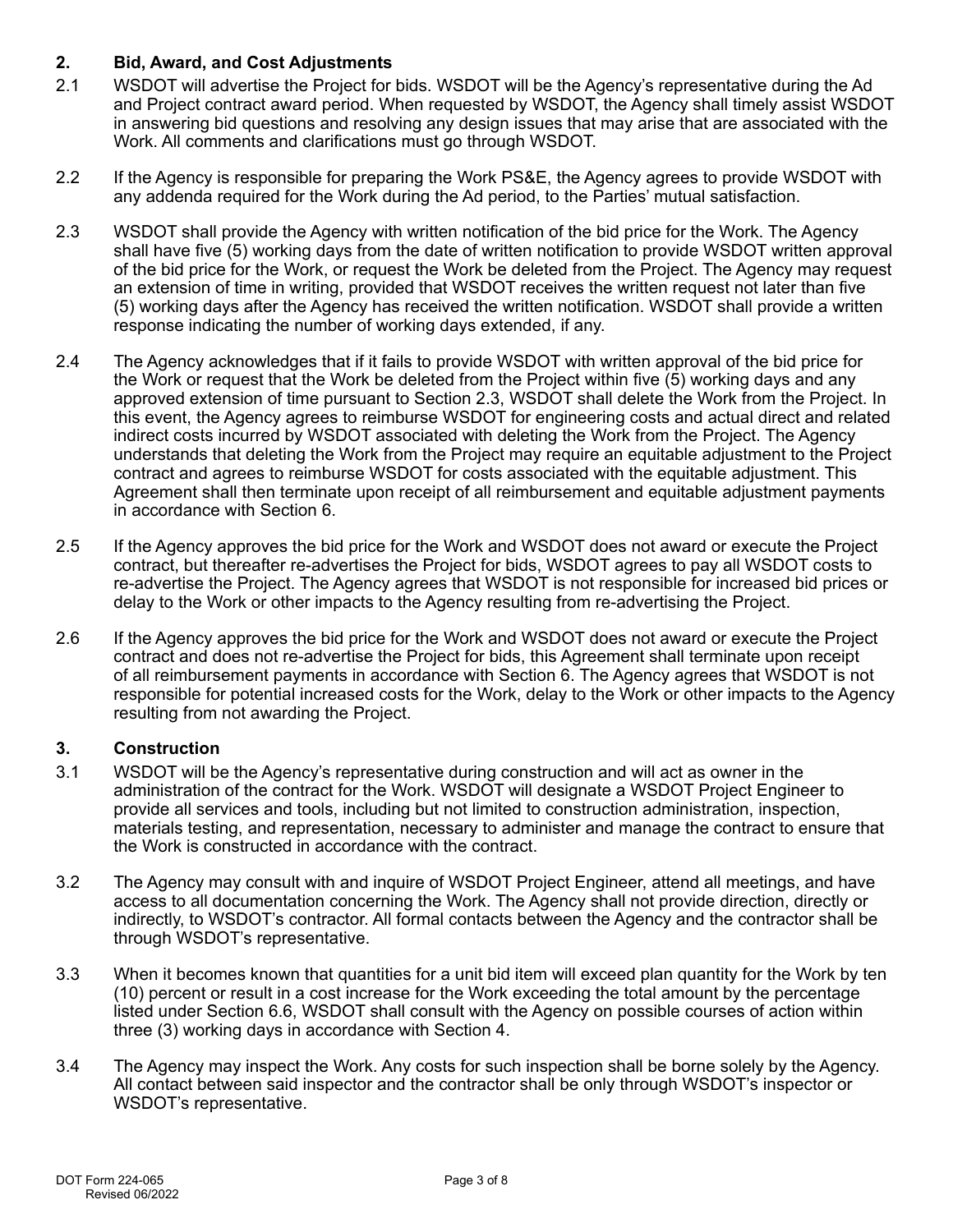3.5 WSDOT will prepare the final construction documentation in general conformance with WSDOT's Construction Manual. WSDOT will maintain one set of plans as the official "as-built" set, then make notations in red ink of all plan revisions typically recorded per standard WSDOT practices, as directed by WSDOT's Construction Manual. Once the Agency has accepted the Work per Section 5, WSDOT will provide one reproducible set of as-built plans to the Agency within  $($ working days.

#### **4. Contract Changes**

- 4.1 Changes to the Project contract will be documented by change order in accordance with the Standard Specifications. WSDOT shall process change orders for all changes affecting the Work in the manner set forth in the WSDOT Construction Manual (M41-01) current edition, Approval of Changes/Checklist, Change Order Checklist (DOT Form 422-003) .
- 4.2 Required changes involve such changes in quantities or alterations to the Work as are necessary to satisfactorily complete the Project. All other changes affecting the Work shall be considered elective changes.
- 4.3 The Agency authorizes WSDOT to initiate all required changes affecting the Work and to negotiate, document and execute the associated change orders. The Agency agrees to pay for the increases in cost, if any, for the required changes affecting the Work in accordance with Section 6.
- 4.4 WSDOT will advise the Agency of any proposed required changes affecting the Work as soon as possible and provide it with an opportunity, if time permits, to review the change before implementation. WSDOT will determine the length of the review time based upon the need to expedite the change to avoid delay to the contractor.
- 4.5 The Agency may request additions to the Work through WSDOT in writing. WSDOT will implement the requested changes as elective changes, provided that a change does not negatively impact WSDOT's transportation system and complies with the Standard Specifications, Project permits, state and/or federal law, applicable rules and/or regulations, and/or WSDOT design policies, and does not unreasonably delay critically scheduled Project contract activities.
- 4.6 All elective changes to the Work shall be approved in writing by the Agency before WSDOT directs the contractor to implement the changes, even if an executed change order is not required by the Project contract. The Agency agrees to pay for the increases in cost, if any, for such elective changes in accordance with Section 6.
- 4.7 WSDOT will make available to the Agency all change order documentation related to the Work.
- 4.8 In the event it is determined that the Agency does not have sufficient funds to complete the Work, WSDOT and the Agency shall negotiate to determine the future of the Work. If it is determined that the Work cannot proceed, the Work shall be brought to a level that is safe for public use and WSDOT will terminate the remainder of the Work from the Project contract. In the event the Work is terminated, Section 5 shall apply for that portion of the Work completed up to the time of termination. The Agency agrees to pay all costs associated with termination, including contractor claims, in accordance with Section 6.

#### **5. Acceptance**

5.1 Prior to Work acceptance, WSDOT and Agency will perform a joint final inspection. The Agency agrees, upon satisfactory completion of the Work and receipt of a Notice of Physical Completion of the Work, as determined by WSDOT, to deliver a letter of acceptance to WSDOT which shall include a release of WSDOT from all future claims or demands of any nature resulting from the performance of the Work and WSDOT administration thereof, outside WSDOT right of way, subject to any contractor claims (Section 8) caused by the negligent acts or omissions of WSDOT in administering the Work.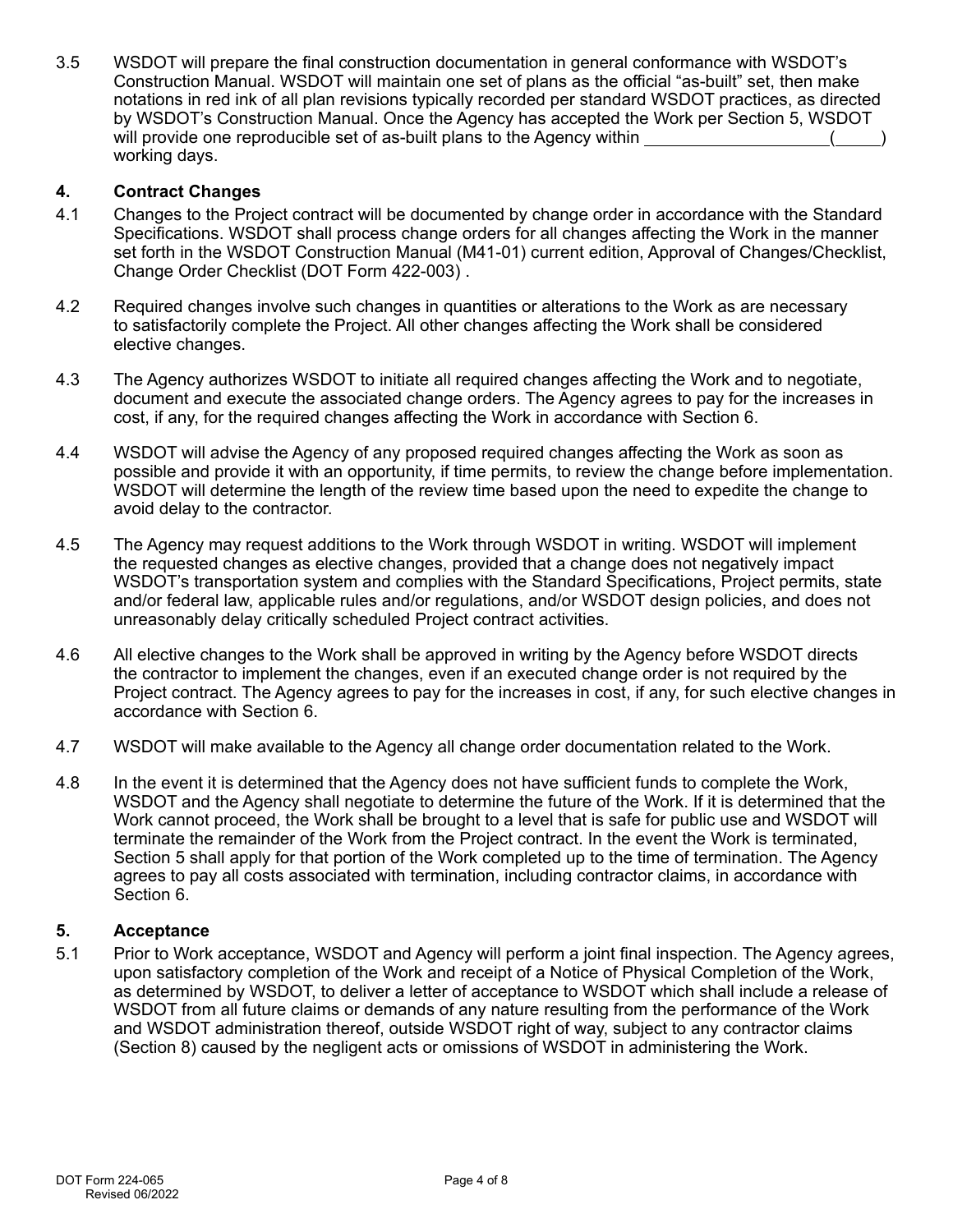- 5.2 If a letter of acceptance is not received by WSDOT within ninety (90) days following delivery of a Notice of Physical Completion of the Work to the Agency, the Work and WSDOT administration thereof shall be considered accepted by the Agency, and WSDOT shall be released from all future claims and demands of any nature resulting from the performance of the Work and WSDOT's administration thereof, outside WSDOT right of way, subject to any contractor claims (Section 8) caused by the negligent acts or omissions of WSDOT in administering the Work.
- 5.3 The Agency may withhold its acceptance of the Work by submitting written notification to WSDOT within  $($ ) days following delivery of a Notice of Physical Completion of the Work. This notification shall include the reason(s) for withholding acceptance.

#### **6. Payment**

- 6.1 The Agency, in consideration of the faithful performance of the Work performed by WSDOT and its contractor, agrees to reimburse WSDOT for the actual direct and related indirect costs of the Work, as estimated in Exhibit A.
- 6.2 WSDOT shall provide detailed invoices to the Agency for the Work performed by WSDOT and its contractor or for costs incurred under this Agreement, and the Agency agrees to make payment within thirty (30) days from receipt of an invoice. A payment will not constitute agreement as to the appropriateness of any item. At the time of the final invoice, the Parties will resolve any discrepancies.
- 6.3 In the event the Agency entity fails to make payment by the due date of the invoice, WSDOT may charge interest on outstanding balances at the rate of twelve percent (12%) per annum, or the highest rate of interest allowable by law, whichever is greater. If interest is charged, it will be calculated from the Due Date to the date of payment.
- 6.4 The Agency agrees that if it does not make payment within ninety (90) days after receipt of an invoice, WSDOT may deduct and expend any monies to which the Agency is entitled to receive from the Motor Vehicle Fund.
- 6.5 Advance Payment: If an advance payment is indicated above as a requirement, the Agency agrees to pay WSDOT the "Advance Payment Amount," shown above, within twenty (20) days after receipt of Project contract award notification. The advance payment represents approximately fifteen percent (15%) of the Cost Estimate and covers costs incurred by WSDOT in the initial stages of the Work. The advance payment will be carried throughout the life of the Agency's cost obligations, with final adjustment made in the final invoice.
- 6.6 Increase in Cost: In the event unforeseen conditions require an increase in the cost of the Work above the cost estimate (including sales tax, engineering, and contingencies) by more than ( ) percent, the Parties agree to modify this Agreement by executing a written amendment to address the increase pursuant to Section 10.1, or implement Section 4.8.

# **7. Right of Entry**

- 7.1 The Agency hereby grants to WSDOT and its authorized agents, contractors, subcontractors, and employees, a right of entry upon all land in which the Agency has an interest for the purpose of constructing the Project.
- 7.2 Where applicable, the Agency hereby grants to WSDOT and its authorized agents, contractors, subcontractors, and employees, a right of entry upon all land in which the Agency has an interest for WSDOT to construct, operate, maintain and/or reconstruct signal loop detectors and appurtenances for signals belonging to WSDOT, if any, that are constructed within the Agency's right of way. The terms of this Section 7.2 shall survive the termination of this Agreement.

#### **8. Claims**

- 8.1 Claims for Additional Payment:
	- 8.1.1 In the event the contractor makes claims for additional payment associated with the Work, WSDOT will immediately notify the Agency of such claims. Such claims shall be made in the manner and form as provided for in the Standard Specifications.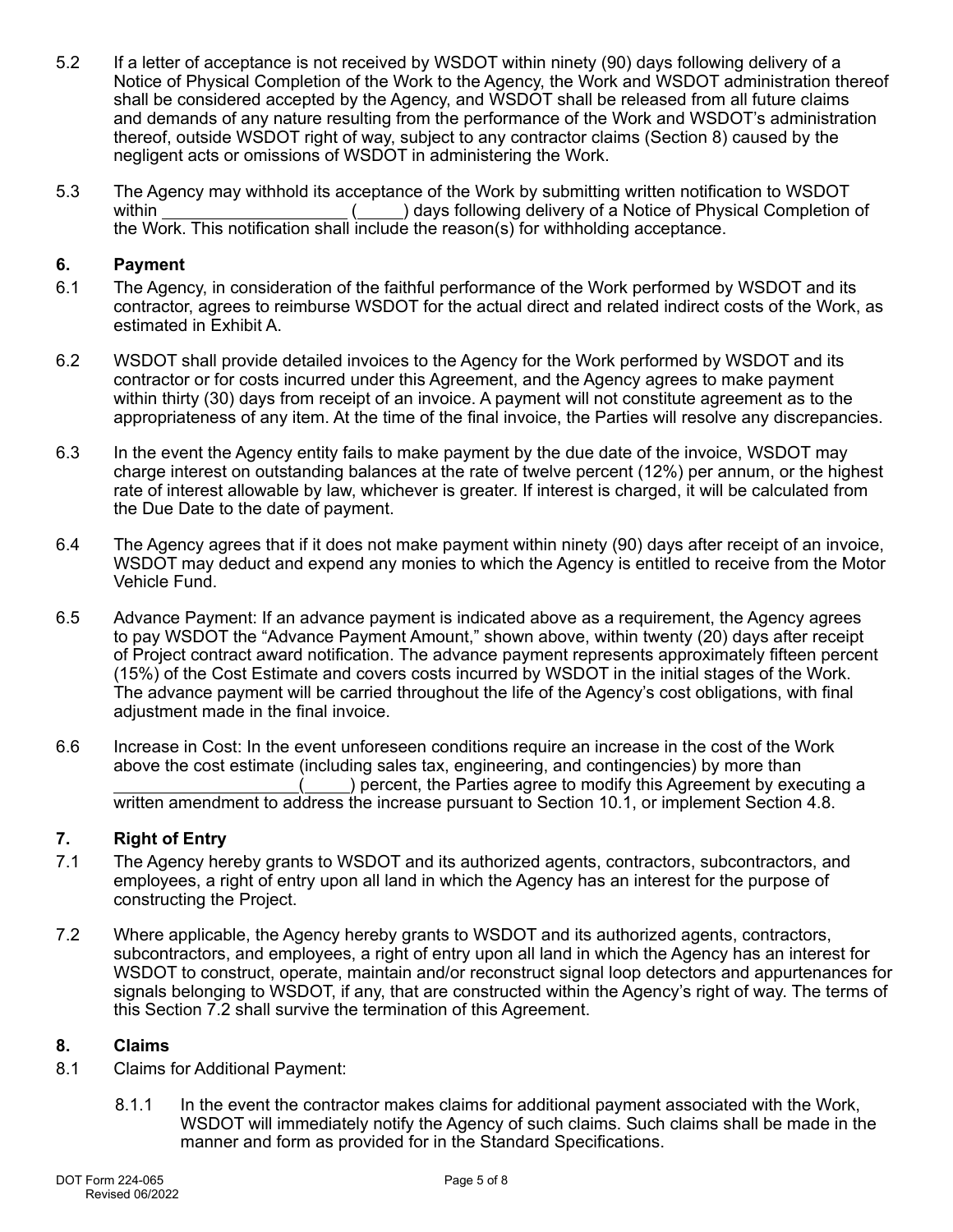- 8.1.2 The Agency shall not be obligated to pay such claims or their cost of defense to the extent that the claims are caused by the negligent acts or omissions of WSDOT in administering the Work.
- 8.1.3 The Agency shall have the right to review and comment on any settlement for claims associated with the Work. However, WSDOT shall have the ultimate right to settle such claims. In the event the Agency does not agree with the claim settlement as negotiated by WSDOT, the Agency shall reserve the right to not financially participate in the negotiated claim settlement. If agreement cannot be reached between the Agency and WSDOT on a claim settlement, the Parties agree to follow the dispute resolution procedure in Section 10.10.
- 8.1.4 If WSDOT agrees, the Agency may defend contractor claims associated with the Work at its own cost, and in doing so, the Agency agrees to pay any resulting settlement, court judgment or arbitration award. WSDOT will cooperate with the Agency in the Agency's defense of the claims. The Agency agrees to reimburse any WSDOT costs, including attorney's fees, incurred in providing such assistance in accordance with Section 6.
- 8.2 Claims for Damages: After Work acceptance, in the event of claims for damages or loss attributable to bodily injury, sickness, death, or injury to or destruction of property that occurs within the limits of the Work located on the Agency's right of way, the Agency shall defend such claims and indemnify and hold harmless WSDOT therefrom, and WSDOT shall not be obligated to pay any claim, judgment or cost of defense. Nothing in this Section, however, shall remove from WSDOT any responsibility defined by the current laws of the state of Washington or from any liability for damages caused by WSDOT's own negligent acts or omissions independent of the Work performed pursuant to this Agreement.

# **9. Ownership, Operation, and Maintenance**

- 9.1 Upon acceptance of the Work as provided in Section 5, the Agency shall be the sole owner of that portion of the Work located within the Agency's right of way, and the Agency shall be solely responsible for ownership and all future operation and maintenance of the Work at its sole cost, without expense, cost, or liability to WSDOT.
- 9.2 WSDOT facilities constructed on Agency right of way, if any, as identified in Section 7.2 shall be owned by WSDOT, and WSDOT shall be responsible for the operation and maintenance of such facilities at WSDOT's sole cost, until removed. The terms of this Section shall survive the termination of this Agreement.

## **10. General Provisions**

- 10.1 Amendment: This Agreement may be amended or modified only by the mutual agreement of the Parties. Such amendments or modifications shall not be binding unless they are in writing and signed by persons authorized to bind each of the Parties.
- 10.2 Assurances: The Parties agree that all activity pursuant to this Agreement shall be in accordance with all applicable federal, State and local laws, rules, and regulations as they currently exist or as amended.
- 10.3 Interpretation: This Agreement shall be interpreted in accordance with the laws of the state of Washington. The titles to paragraphs and sections of this Agreement are for convenience only and shall have no effect on the construction or interpretation of any part hereof.
- 10.4 Termination: Neither WSDOT nor the Agency may terminate this Agreement without the written concurrence of the other Party, except as otherwise provided under Sections 1.2.2, 1.5, 2.4, and 2.6.
	- 10.4.1 If this Agreement is terminated prior to the fulfillment of the terms stated herein, the Agency agrees to reimburse WSDOT for the actual direct and related indirect expenses and costs it has incurred for the Work up to the date of termination, as well as the costs of non-cancelable obligations.
	- 10.4.2 Any termination of this Agreement shall not prejudice any rights or obligations accrued to the Parties prior to termination.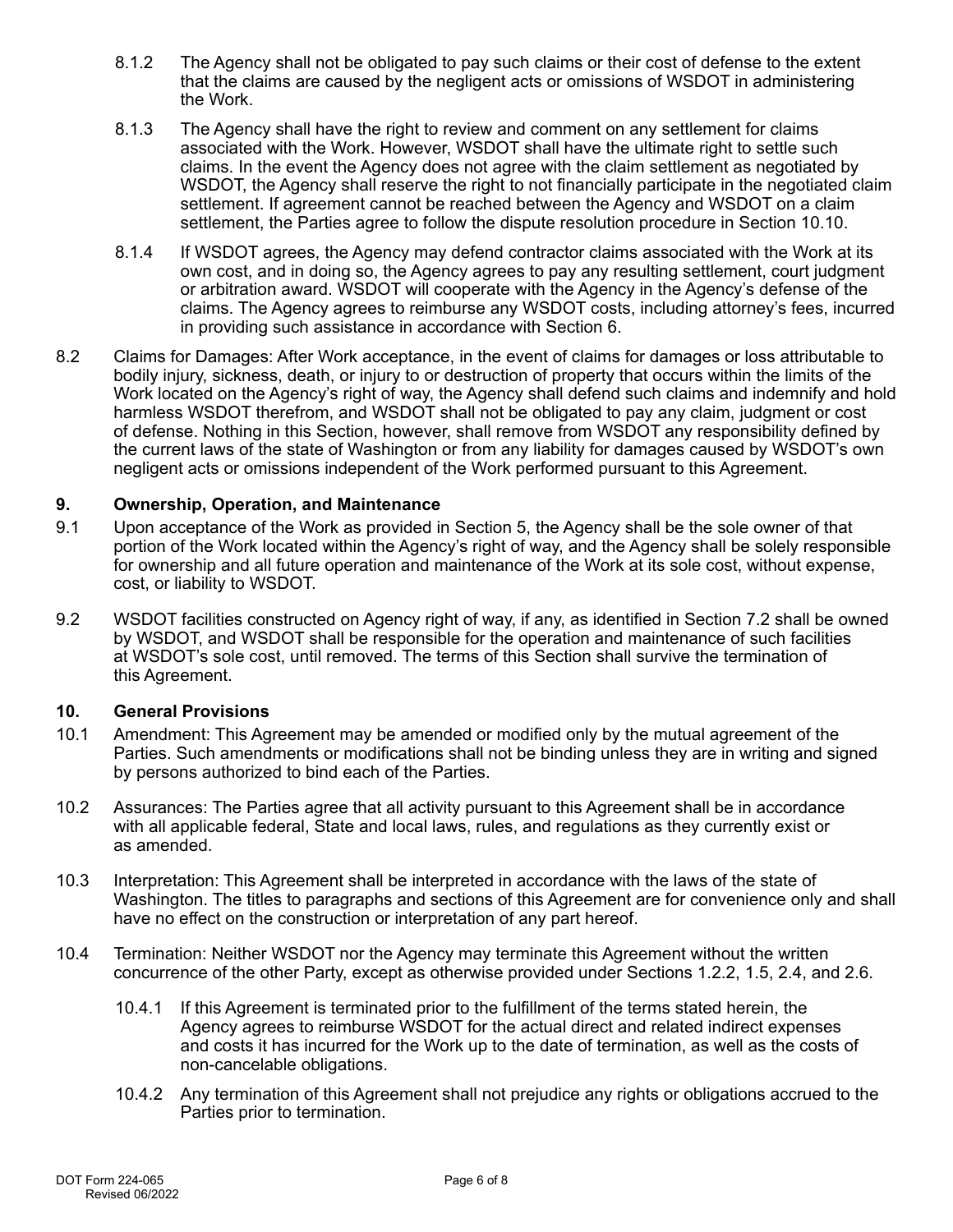- 10.5 Waiver: A failure by a Party to exercise its rights under this Agreement shall not preclude that Party from subsequent exercise of such rights and shall not constitute a waiver of any other rights under this Agreement unless stated to be such in writing signed by an authorized representative of the waiving party and attached to the original Agreement.
- 10.6 Independent capacity: The employees or agents of each Party who are engaged in the performance of this Agreement shall continue to be employees or agents of that Party and shall not be considered for any purpose to be employees or agents of the other Party.
- 10.7 Indemnification: Each Party to this Agreement will protect, defend, indemnify, and save harmless the other Party, its officers, officials, employees, and agents, while acting within the scope of their employment as such, from any and all costs, claims, judgments, and/or awards of damages (both to persons and property), arising out of, or in any way resulting from, each Party's negligent acts or omissions with respect to the provisions of this Agreement. Neither Party will be required to indemnify, defend, or save harmless the other Party if the claim, suit, or action for injuries, death, or damages (both to persons and property) is caused by the sole negligence of the other Party. Where such claims, suits, or actions result from the concurrent negligence of the Parties, their agents, officials or employees, and/or involve those actions covered by RCW 4.24.115, the indemnity provisions provided herein will be valid and enforceable only to the extent of the negligence of the indemnifying Party, its agents, officials or employees.

The Parties agree that their obligations under this section extend to any claim, demand, and/or cause of action brought by, or on behalf of, any of their officers, officials, employees or agents. For this purpose only, the Parties, by mutual negotiation, hereby waive, with respect to each other only, any immunity that would otherwise be available against such claims under the Industrial Insurance provisions of Title 51 RCW.

This indemnification and waiver will survive the termination of this Agreement.

- 10.8 Acceptance of Liability: The Agency agrees and accepts full liability for (1) the PS&E provided for the Work to WSDOT, if any; and (2) for any Work the Agency has provided direction to WSDOT to design and/or construct outside WSDOT's right of way and/or WSDOT's jurisdiction that does not meet WSDOT standards. This section shall survive the termination of this Agreement.
- 10.9 Severability: If any term or condition of this Agreement is held invalid, such invalidity shall not affect the validity of the other terms or conditions of this Agreement.
- 10.10 Disputes: In the event that a dispute arises under this Agreement, it shall be resolved as follows: WSDOT and the Agency shall each appoint a member to a Dispute Board, these two members shall select a third board member not affiliated with either Party. The three-member board shall conduct a dispute resolution hearing that shall be informal and unrecorded. The Parties shall equally share in the cost of the third Dispute Board member; however, each Party shall be responsible for its own costs and fees.

An attempt at such dispute resolution in compliance with aforesaid process shall be a prerequisite to the filing of any litigation concerning the dispute.

10.11 Venue: In the event that either Party deems it necessary to institute legal action or proceedings to enforce any right or obligation under this Agreement, the Parties agree that any such action or proceedings shall be brought in the superior court situated in  $\blacksquare$  County, Washington unless filing in another county is required under any provision of the Revised Code of Washington. Further, the Parties agree that each shall be responsible for its own attorneys' fees and costs.